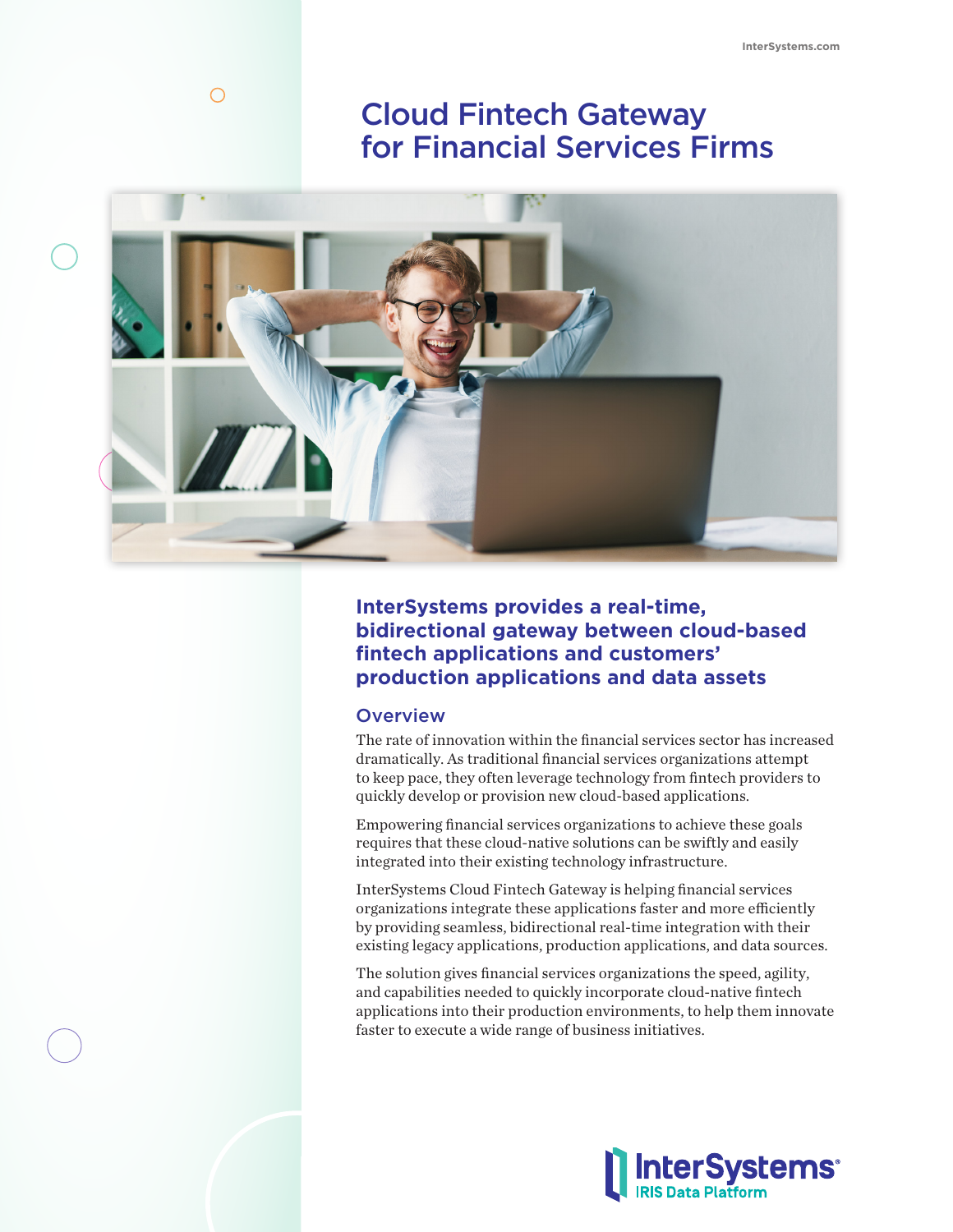## The Challenge

 $\overline{O}$ 

The financial services industry is experiencing rapid change. Evolving client and employee expectations mean that outstanding digital experiences are now expected as standard for both customers and businesses.

Financial services organizations are also coming up against increasing regulatory scrutiny that requires new levels of transparency, accuracy, and resiliency across the enterprise and its systems and data. Organizations are also dealing with significant revenue compression and juggling competing priorities from across the enterprise. Together, these factors are increasing the pressure on financial services organizations to innovate and develop products and services faster while still leveraging their existing development resources.

This requires that financial services organizations be able to easily leverage and provision new fintech services and applications, and to seamlessly integrate their existing production applications and data sources with these applications. Typically, this has been accomplished via manually coding point-to-point integrations, and moving and copying data, which is cumbersome, slow, prone to errors, and difficult to maintain and extend. These approaches also make it difficult to feed applications with the live, real-time data they require.

## The Solution

The InterSystems Cloud Fintech Gateway enables financial services organizations to implement a dynamic, bidirectional, real-time data gateway that connects and integrates cloud-based fintech applications with existing on-premises and cloud-based applications and data stores faster, at a lower cost, and with a simpler architecture than traditional approaches.

The solution uses a new, innovative architectural approach—a smart data fabric which provides a complementary and nondisruptive layer that connects and accesses information from legacy systems and applications on demand.

The Cloud Fintech Gateway integrates real-time event and transactional data, along with historical and other data from the large number of different back-end systems in use by financial services organizations, and transforms it into a common, harmonized format to feed cloud fintech applications on demand. It provides bidirectional, real-time, consistent, and secure data sharing between fintech applications and the organization's production applications; the production data can be on premises, in the cloud, or hybrid.

The solution can apply transformations, data pipelining, business rules, security, and analytical processing to the data as it's being requested by the fintech applications. This ensures that the data in the applications is always current and accurate. The connectivity is bidirectional so that any changes made through the fintech applications can be securely reflected back in the production applications.

The Cloud Fintech Gateway enables financial services organizations to accelerate the implementation of cloud-based fintech applications, and experience greater agility and better business outcomes.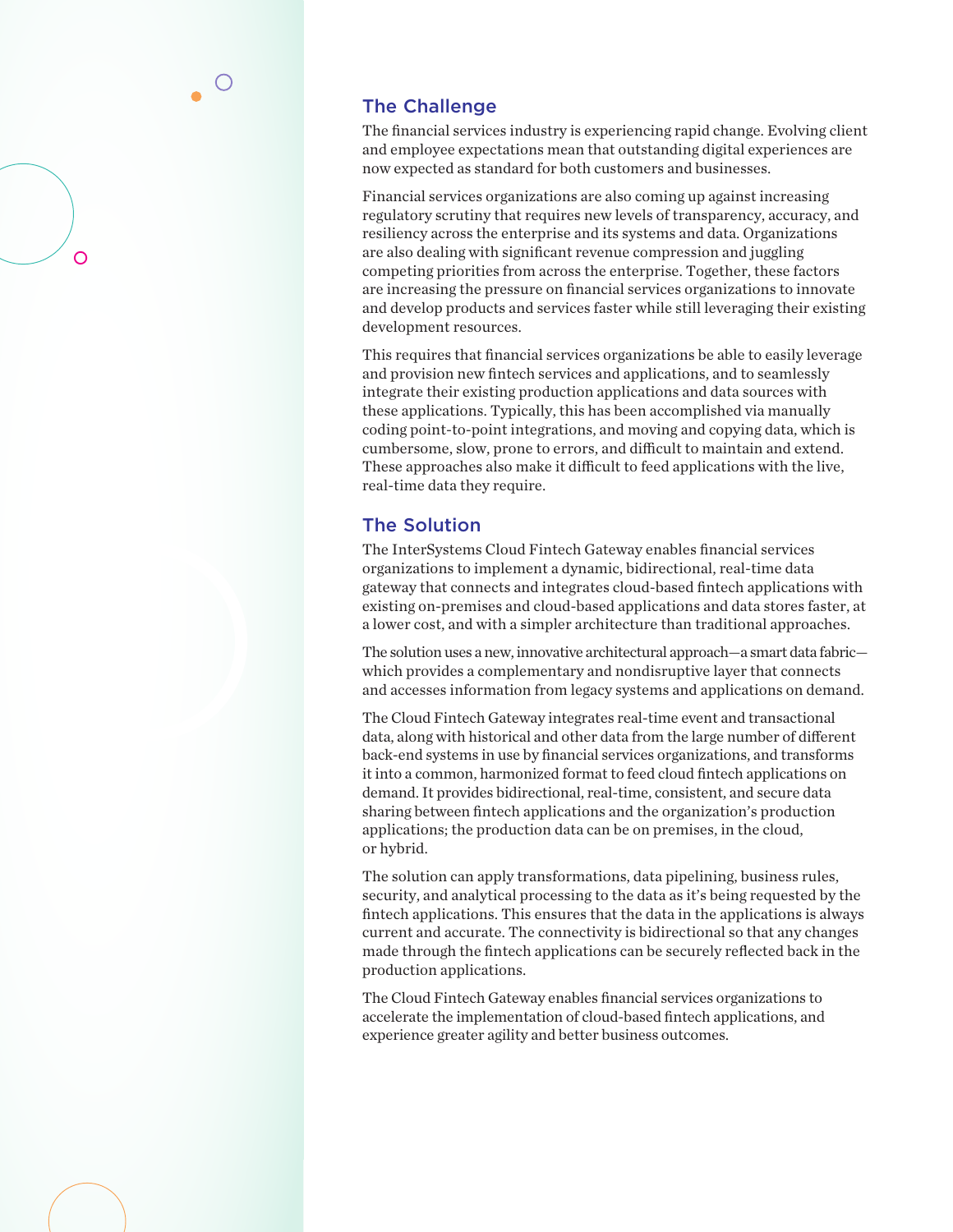# Key Benefits

The following are some of the benefits our customers are gaining from our Cloud Fintech Gateway solution:

#### **Increased Speed to Value**

• Improves speed to value by enabling financial services organizations to more quickly and easily integrate cloud-based fintech solutions and technology into their existing infrastructures

#### **Enhanced Agility**

• Enables financial services organizations to react to new opportunities and changes in their environments by making it faster and easier to incorporate the wide range of fintech applications and technologies available in the marketplace

#### **Increased Operational Efficiencies**

• Eliminates the complexity and inefficiencies of manual integrations and other legacy approaches to integration by leveraging a modern smart data fabric approach

#### **Supports Real-Time Scenarios**

• Leverages InterSystems IRIS<sup>®</sup> data platform, which is ideal for handling mission-critical, real-time, transactional-analytic use cases at scale

## Use Case Example

Unqork, an InterSystems partner, provides an application platform that enables enterprise organizations to quickly and seamlessly develop custom cloud-native applications, using zero lines of code. By providing a variety of industry-specific accelerators, firms can leverage Unqork to further speed up the development of custom financial services applications.

One of Unqork's application frameworks is Digital Operations HQ, a modular solution that empowers organizations to rapidly build and effectively manage a modern digital operations control center.

The solution integrates and optimizes a firm's entire operations function around three core elements: an exception hub with centralized error handling and flexible rules; a workflow orchestrator that supports digitizing multistep processes; and visual aggregation that pulls from internal and third-party sources.

Financial services organizations are leveraging the InterSystems Cloud Fintech Gateway solution with Unqork's technology to seamlessly connect Digital Operations HQ with their existing applications, real-time transactions and messages, and data silos, without having to manually code point-to-point integrations or copy batch data from the back end to the front end. The solution leverages InterSystems IRIS data platform and a smart data fabric architecture, a fundamentally new approach to data management.

The combination of Unqork's no-code development capabilities and application frameworks and the power of InterSystems IRIS data platform enables businesses to innovate and compete with unprecedented speed and agility. On average, financial services organizations using these technologies see three times faster development cycles, 600-times fewer bugs, and a 65% lower total cost of ownership.